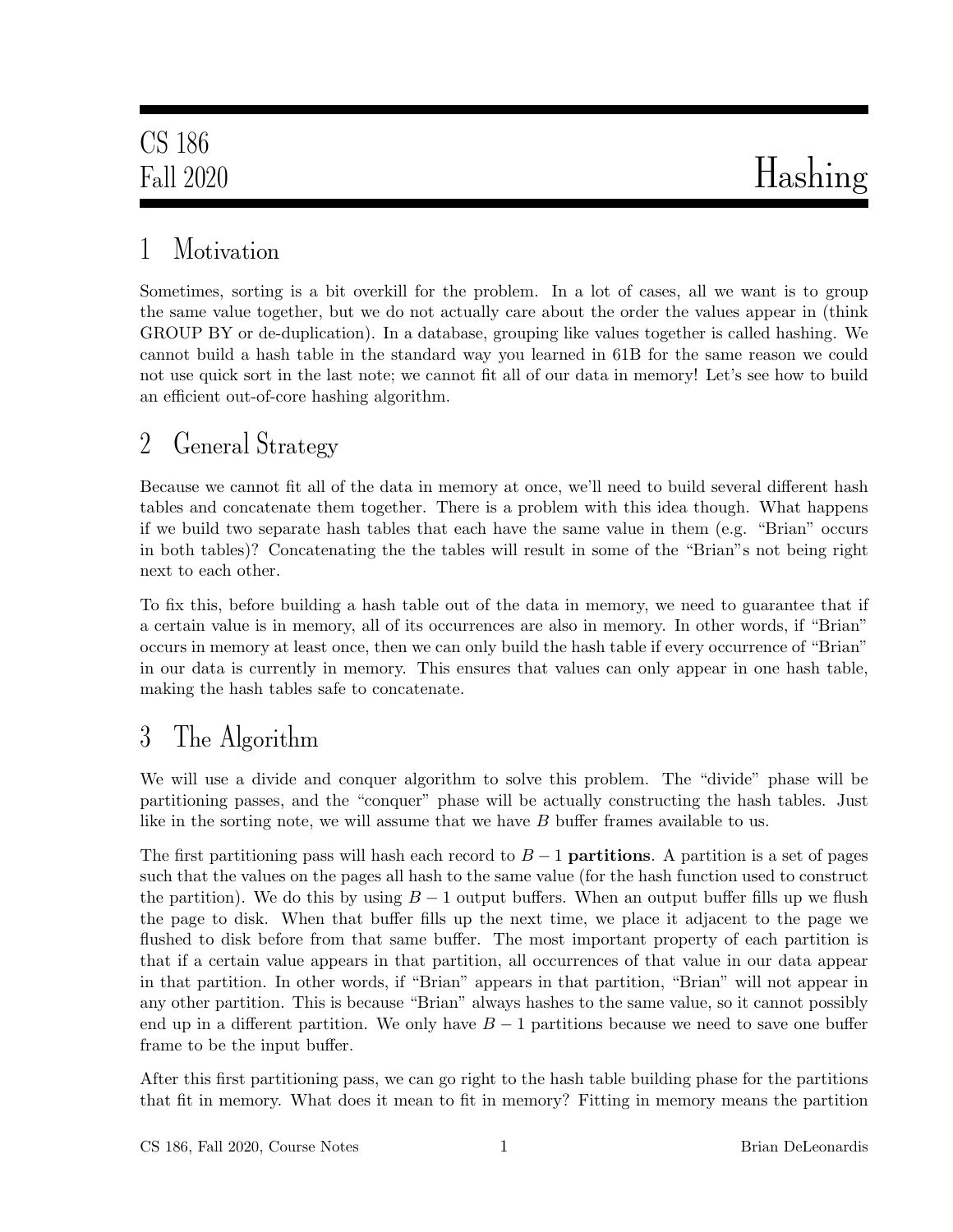must be  $B$  pages big or less. For the partitions that are too big, we simply repartition them using a different hash function than we used in the first pass. Why a different hash function? If we reused the original function, every value would hash to its original partition so the partitions would not get any smaller. We can recursively partition as many times as necessary until all of the partitions have at most B pages.

Now all of our partitions can fit in memory, and we know that all like values occur in the same partition. The only thing left to do is build a hash table for each partition and write each hash table to disk.

## 4 Example

In the following example, we will assume that we have  $B = 3$  buffer pages available to us. We also assume that Brian and Eric hash to the same value for the first hash function but different values for the second hash function, and Jamie and Lakshya hash to the same value for the first hash function.



You can see that Partition 0 is too big because it contains 4 pages, but we only have 3 buffer frames available to us. When it gets recursively partitioned, however, the subpartitions (0.a and 0.b) are both only 2 pages long, so they can now fit into memory. You can also see that after the final "conquer" pass, all of the like values are next to each other, which is our end goal.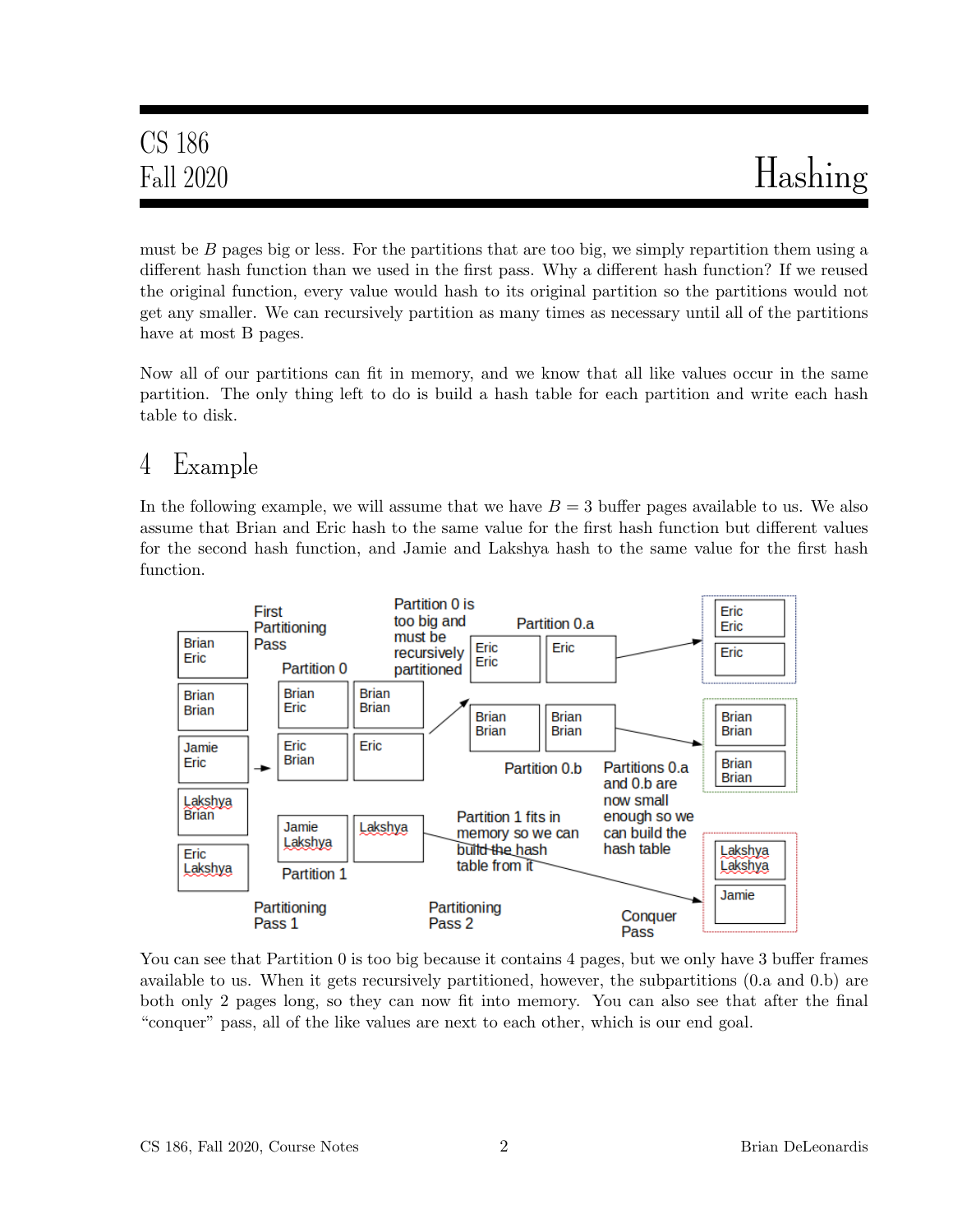#### 5 Analysis of External Hashing

We're not going to be able to create a simple formula to count the number of I/Os like in the sorting algorithm because we do not know how large the partitions will be. One of the first things we need to recognize is that it is possible for the number of pages in the table to increase after a partitioning pass. To see why, consider the following table in which we can fit two integers on a page:

$$
[1,\,2]\,\,[1,\,4]\,\,[3,\,4]
$$

Let's assume B=3, so we only divide the data into 2 partitions. Let's assume 1 and 3 hash to partition 1, and 2 and 4 hash to partition 2. After partitioning, partition 1 will have:

 $[1, 1], [3]$ 

And partition 2 will have:

[4, 2], [4]

Notice that we now have 4 pages when we only started with 3. Therefore, the only reliable way to count the number of I/Os is to go through each pass and see exactly what will be read and what will be written. Let m be the total number of partitioning passes required, let  $r_i$  be the number of pages you need to read in for partitioning pass i, let  $w_i$  be the number of pages you need to write out of partitioning pass  $i$ , and let  $X$  be the total number of pages we have after partitioning that we need to build our hash tables out of. Here is a formula for the number of I/Os:

$$
\left(\sum_{i=1}^{m} r_i + w_i\right) + 2X
$$

The summation doesn't tell us anything that we didn't already know; we need to go through each pass and figure out exactly what was read and written. The final  $2X$  part, says that in order to build our hash tables, we need to read and write every page that we have after the partitioning passes.

Here are some important properties:

- 1.  $r_0 = N$
- 2.  $r_i \leq w_i$
- 3.  $w_i > r_{i+1}$
- 4.  $X \geq N$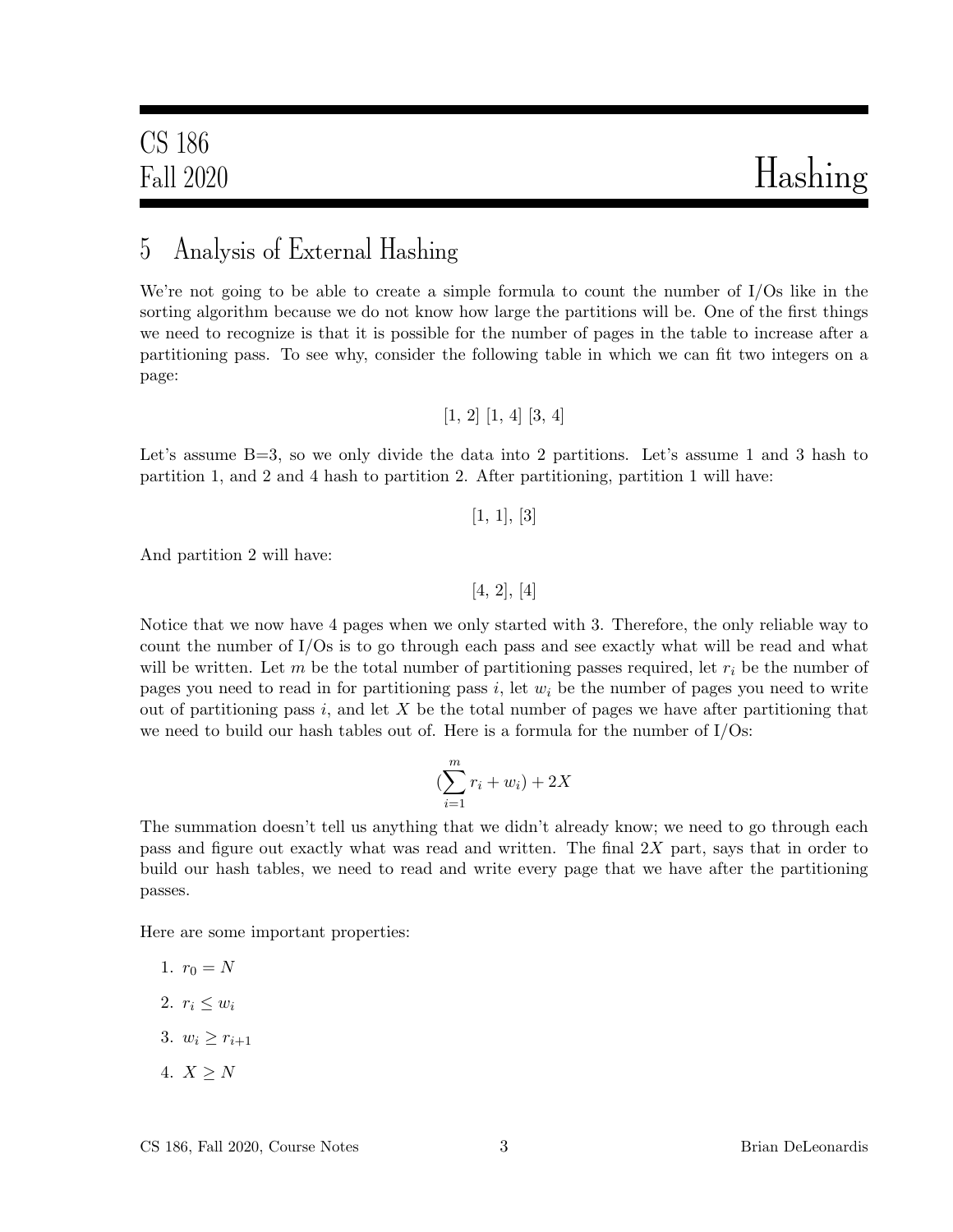Property 1 says that we must read in every page during the first partitioning pass. This comes straight from the algorithm.

Property 2 says that during a partitioning pass we will write out at least as many pages as we read in. This comes directly from the explanation above - we may create additional pages during a partitioning pass.

Property 3 says that we will not read in more pages than what we wrote out during the partitioning pass before. In the worst case, every partition from pass  $i$  will need to be repartitioned, so this would require us to read in every page. In most cases, however, some partitions will be small enough to fit in memory, so we can read in fewer pages than we produced during the previous pass.

Property 4 says that the number of pages we will build our hash table out of is at least as big as the number of data pages we started with. This comes from the fact that the partitioning passes can only increase the number of data pages, not decrease them.

## 6 Practice Questions

1) How many IOs does it take to hash a 500 page table with  $B = 10$  buffer pages? Assume that we use perfect hash functions.

2) We want to hash a 30 page table using  $B=6$  buffer pages. Assume that during the first partitioning pass, 1 partition will get 10 data pages and the rest of the pages will be divided evenly among the other partitions. Also assume that the hash function(s) we use for recursive partitioning are perfect. How many IOs does it take to hash this table?

## 7 Solutions

1) The first partitioning pass divides the 500 pages into 9 partitions. This means that each partition will have 500 / 9 = 55.6  $\implies$  56 pages of data. We had to read in the 500 original pages, but we have to write out a total of  $56 * 9 = 504$  because each partition has 56 pages and there are 9 partitions. The total number of IOs for this pass is therefore  $500 + 504 = 1004$ .

We cannot fit any partition into memory because they all have 56 pages, so we need to recursively partition all of them. On the next partitioning pass each partition will be divided into 9 new partitions (so  $9^*9 = 81$  total partitions) with 56 / 9 = 6.22  $\implies$  7 pages each. This pass needed to read in the 504 pages from the previous pass and write out  $81 * 7 = 567$  pages for a total of 1071 IOs.

Now each partition is small enough to fit into memory. The final conquer pass will read in each partition from the previous pass and write it back out to build the hash table. This means every